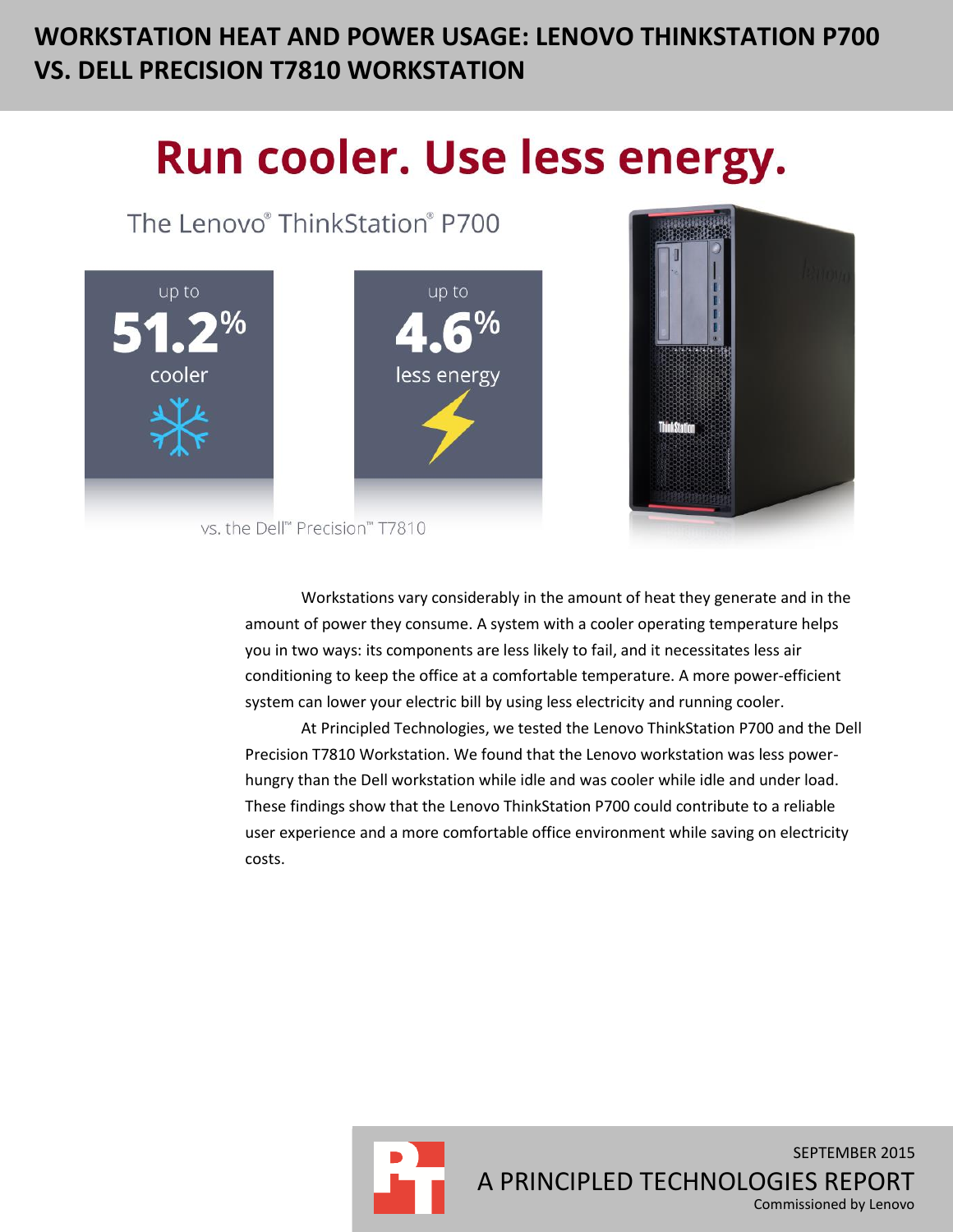# **WHICH WORKSTATION DELIVERS RELIABILITY, POWER-EFFICIENCY, AND A PLEASANT WORK ENVIRONMENT?**

A workstation that generates more heat and uses more power than necessary can be more prone to system failure, can be distracting and uncomfortable for workers, and can boost electricity bills—both because of the power the system itself draws and the power that additional air conditioning uses. To determine how two workstations compared on these fronts, we measured the heat and power consumption of the Lenovo ThinkStation P700 and the Dell Precision T7810 Workstation.

We performed the tests while the two systems were idle and again while they were running a heavy workload that consisted of two benchmarks stressing each system's hard disk, processor, and memory.

|                                               | <b>Lenovo ThinkStation</b><br><b>P700</b> | <b>Dell Precision T7810</b> | <b>Lenovo ThinkStation</b><br>P700 was |  |  |
|-----------------------------------------------|-------------------------------------------|-----------------------------|----------------------------------------|--|--|
| Heat (degrees Celsius above room temperature) |                                           |                             |                                        |  |  |
| <b>Idle</b>                                   |                                           |                             |                                        |  |  |
| Average rear system<br>exhaust fan            | $4.61^\circ$                              | $10.19^\circ$               | 54.8% cooler                           |  |  |
| Average of six surface<br>locations           | $2.0^\circ$                               | $4.1^\circ$                 | 51.2% cooler                           |  |  |
| <b>Under load</b>                             |                                           |                             |                                        |  |  |
| Average rear system<br>exhaust fan            | $21.45^\circ$                             | $25.55^\circ$               | 16.0% cooler                           |  |  |
| Average of six surface<br>locations           | $6.2^\circ$                               | $8.7^\circ$                 | 28.7% cooler                           |  |  |
| Power usage (watts)                           |                                           |                             |                                        |  |  |
| Average while idle                            | 72.0                                      | 75.5                        | Used 4.6% less power                   |  |  |
| Average under load                            | 281.7                                     | 276.5                       |                                        |  |  |

Figure 1 presents highlights of our test results.

**Figure 1: Test results summary. Lower numbers are better.**

For detailed specifications of our test systems, see [Appendix A.](#page-4-0) For details of our testing, see [Appendix B.](#page-7-0)

### **COOL UNDER PRESSURE**

The operating temperatures of computers vary considerably. While one advantage of a cooler workstation is obvious—no one wants a hot office—workstations running at cooler temperatures also bring other benefits.

Excess heat can cause hard drives, CPUs, memory, and other components to fail. For example, overheating can expand hard drive platters, causing hard drive failure. At the very least, excess heat can reduce the drive's effective operating life. According to a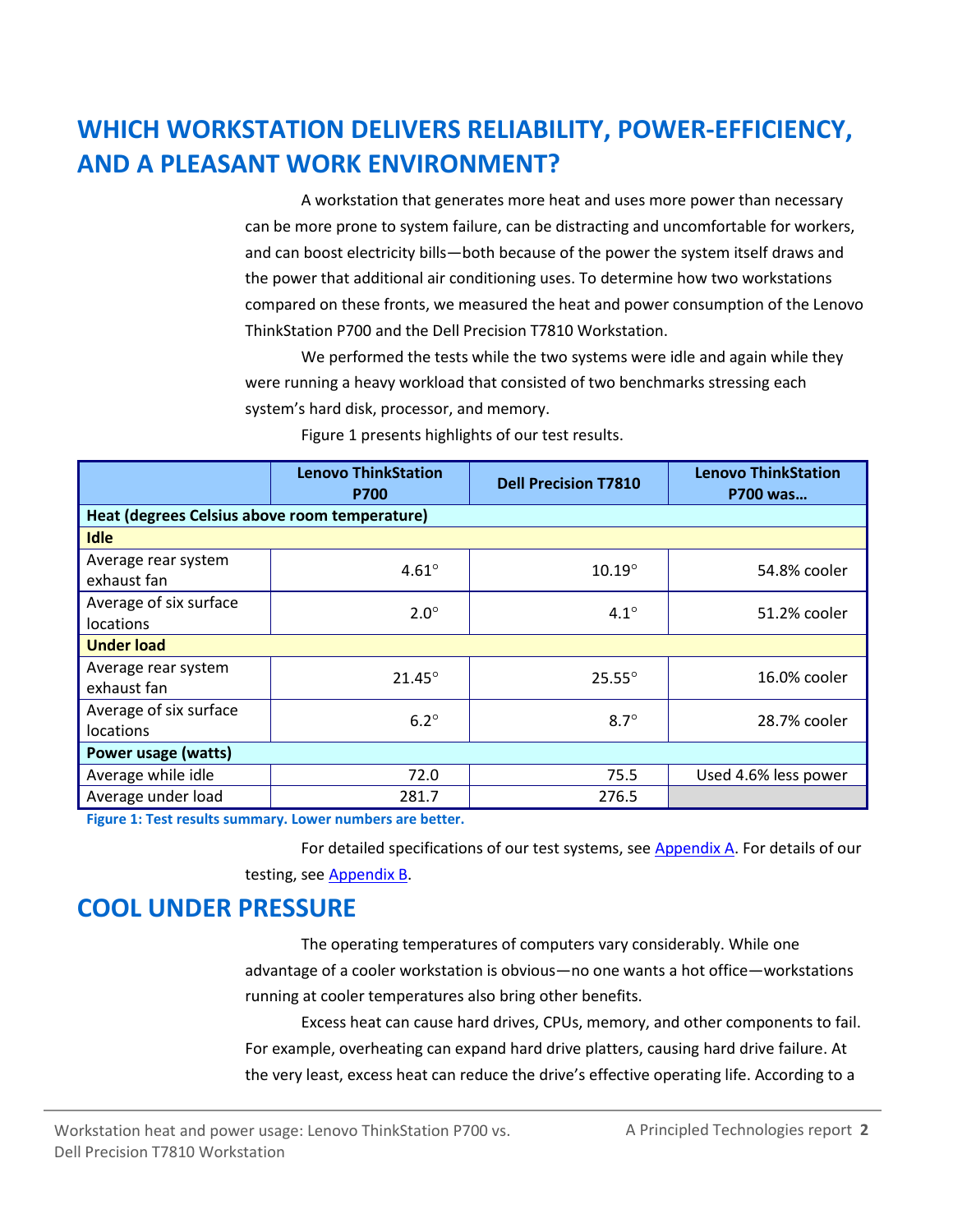recent Fujitsu white paper, hard disk manufacturers now suggest cooler operating temperatures for drive enclosures.<sup>1</sup> Because many users fail to back up their data on a regular basis, adequate ventilation and cooling in a workstation can help significantly to avoid problems such as catastrophic data loss due to hard drive failure.

Many workers are not fortunate enough to have control over the climate in their offices. Not only do workstations with higher operating temperatures place extra wear on hardware, but they can make an already warm office even more uncomfortable.

With system reliability and user comfort in mind, we measured the temperature of several external spots on the two workstations while they were idle and while they were running a heavy workload. Given that most workstations run 24 hours a day, we believe the most appropriate measure of thermal performance is the temperature of the air exiting the rear exhaust when the workstation is idle.

For each of the locations, we measured the temperature three times and noted the number of degrees Celsius each measurement deviated from the ambient room temperature. Because the ambient temperature varied throughout our testing, the temperature difference between the ambient temperature and the surface temperature we recorded for each system makes the fairest comparison. As Figure 2 shows, the Lenovo ThinkStation P700 ran cooler idle and while under load.



**Figure 2: When idle and under load, the Lenovo ThinkStation P700 ran cooler than the Dell workstation.**

 $\overline{a}$ 

Workstation heat and power usage: Lenovo ThinkStation P700 vs. A Principled Technologies report 3 Dell Precision T7810 Workstation

<sup>&</sup>lt;sup>1</sup> [www.fujitsu.com/downloads/COMP/fcpa/hdd/sata-mobile-ext-duty\\_wp.pdf](http://www.fujitsu.com/downloads/COMP/fcpa/hdd/sata-mobile-ext-duty_wp.pdf)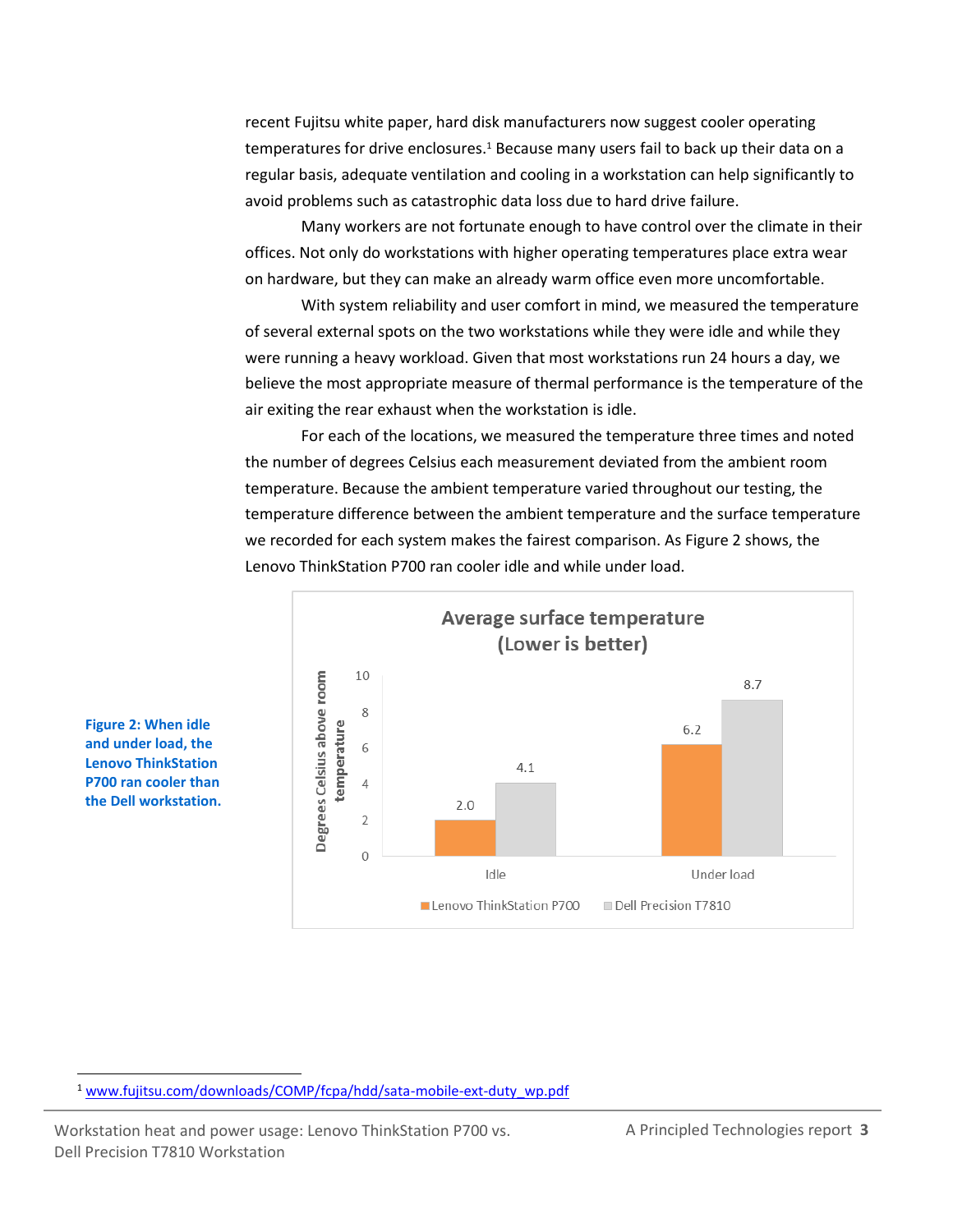### **LESS POWER USED IS BETTER**

A workstation that uses less power can save you money when the electric bill comes. As Figure 3 shows, when the two systems were idle, the Lenovo ThinkStation P700 used 4.6 percent less power than the Dell workstation. We used an Extech® Power Analyzer to measure power consumption.



**Figure 3: When idle, the Lenovo ThinkStation P700 used up to 4.6 percent less power than the Dell workstation.**

### **IN CONCLUSION**

A workstation that runs coolly and uses less power is a great asset to workers and the companies they work for. In our tests, the Lenovo ThinkStation P700 ran at lower surface temperatures while idle and under load and used less power than the Dell Precision T7810 Workstation while idle. These findings show that the Lenovo ThinkStation P700 could meet the needs of those who want to provide a reliable, comfortable work environment while using less power.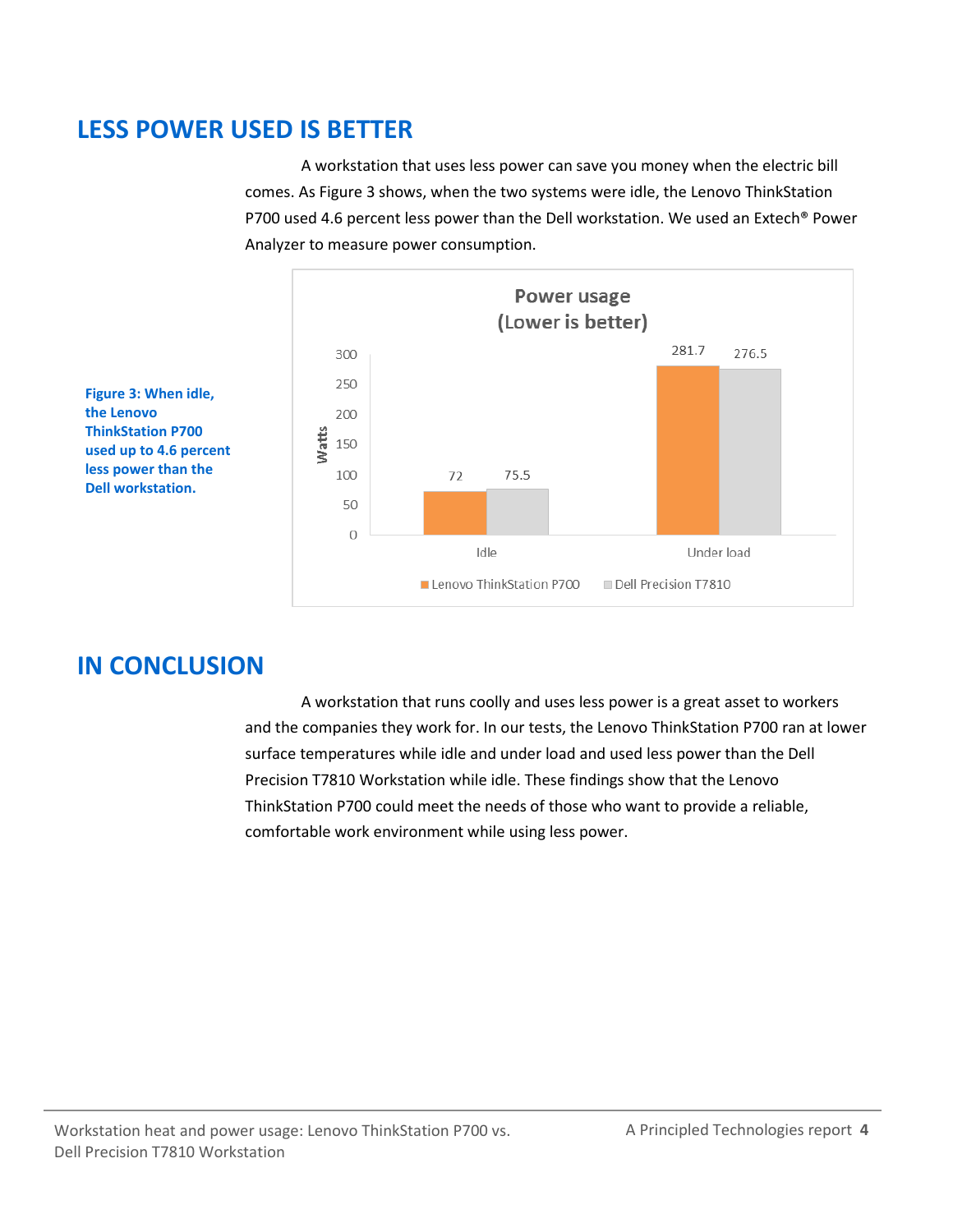### <span id="page-4-0"></span>**APPENDIX A: DETAILED SYSTEM CONFIGURATION**

Figure 4 presents detailed configuration information for the two systems we tested.

| <b>System</b>                                  | <b>Lenovo ThinkStation P700</b>          | <b>Dell Precision Tower 7810</b>              |  |  |  |
|------------------------------------------------|------------------------------------------|-----------------------------------------------|--|--|--|
| General                                        |                                          |                                               |  |  |  |
| Number of processor packages                   | $\overline{2}$                           | $\overline{2}$                                |  |  |  |
| Number of cores per processor                  | 10                                       | 10                                            |  |  |  |
| Number of hardware threads per<br>core         | $\overline{2}$                           | $\overline{2}$                                |  |  |  |
| Total number of processor threads<br>in system | 40                                       | 40                                            |  |  |  |
| System power management policy                 | ThinkCentre <sup>®</sup> Default         | Dell                                          |  |  |  |
| Processor power-saving option                  | Enhanced Intel® SpeedStep®<br>Technology | <b>Enhanced Intel SpeedStep</b><br>Technology |  |  |  |
| <b>CPU</b>                                     |                                          |                                               |  |  |  |
| Vendor                                         | Intel                                    | Intel                                         |  |  |  |
| Name                                           | Xeon <sup>®</sup>                        | Xeon                                          |  |  |  |
| Model number                                   | E5-2650V3                                | E5-2650V3                                     |  |  |  |
| Stepping                                       | M <sub>0</sub>                           | M <sub>0</sub>                                |  |  |  |
| Socket type                                    | Socket 2011 LGA                          | Socket 2011 LGA                               |  |  |  |
| Core frequency (GHz)                           | 2.3 GHz - 3.0 GHz (Turbo)                | 2.3 GHz - 3.0 GHz (Turbo)                     |  |  |  |
| L1 cache                                       | $10 \times 32$ KB + $10 \times 32$ KB    | $10 \times 32$ KB + $10 \times 32$ KB         |  |  |  |
| L <sub>2</sub> cache                           | $10 \times 256$ KB                       | $10 \times 256$ KB                            |  |  |  |
| L3 cache                                       | 25 MB                                    | 25 MB                                         |  |  |  |
| <b>Platform</b>                                |                                          |                                               |  |  |  |
| Vendor                                         | Lenovo                                   | Dell                                          |  |  |  |
| Motherboard model number                       | N/A                                      | 0GWHMW                                        |  |  |  |
| Motherboard chipset                            | Intel C600                               | Intel C610                                    |  |  |  |
| <b>BIOS</b> name and version                   | Lenovo A5KT73AUS (06/04/2015)            | Dell A07 (04/14/2015)                         |  |  |  |
| <b>Memory module(s)</b>                        |                                          |                                               |  |  |  |
| Vendor and model number                        | Hyundai Electronics<br>HMA41GR7MFR4N-TF  | Hyundai Electronics<br>HMA41GR7MFR8N-TF       |  |  |  |
| Type                                           | DDR4-2133                                | DDR4-2133                                     |  |  |  |
| Speed (MHz)                                    | 2,133                                    | 2,133                                         |  |  |  |
| Speed running in the system (MHz)              | 2,133                                    | 2,133                                         |  |  |  |
| Timing/Latency (CL-tRCD-tRP-tRAS-<br>tRFC)     | 31-31-31-63-1023                         | 31-31-31-63-1023                              |  |  |  |
| Size (MB)                                      | 8,192                                    | 8,192                                         |  |  |  |
| Number of memory module(s)                     | 8                                        | 8                                             |  |  |  |
| Total amount of system RAM (GB)                | 64                                       | 64                                            |  |  |  |
| Channel (Single/Dual/Quad)                     | Quad                                     | Quad                                          |  |  |  |
| <b>Hard disk</b>                               |                                          |                                               |  |  |  |
| Vendor and model number                        | Western Digital WD5000AAKX-0             | Seagate ST500DM002-1BD14                      |  |  |  |

Workstation heat and power usage: Lenovo ThinkStation P700 vs. A Principled Technologies report 5 Dell Precision T7810 Workstation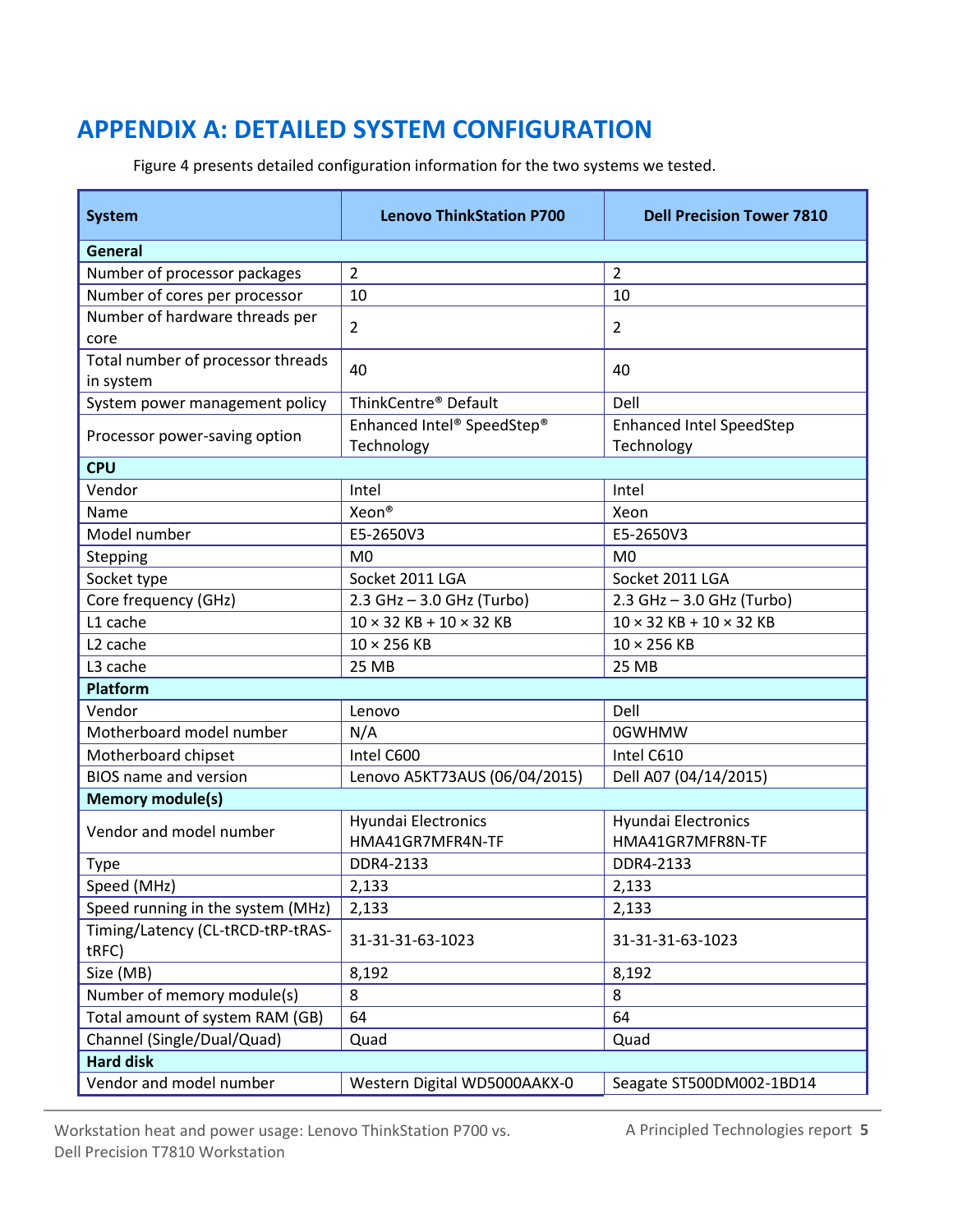| <b>System</b>                           | <b>Lenovo ThinkStation P700</b>                                 | <b>Dell Precision Tower 7810</b>                                |
|-----------------------------------------|-----------------------------------------------------------------|-----------------------------------------------------------------|
| Number of disks in system               | $\overline{2}$                                                  | $\overline{2}$                                                  |
| Size (GB)                               | 500                                                             | 500                                                             |
| Buffer size (MB)                        | 16                                                              | 16                                                              |
| <b>RPM</b>                              | 7,200                                                           | 7,200                                                           |
| <b>Type</b>                             | SATA 6.0 Gb/s                                                   | SATA 6.0 Gb/s                                                   |
| Controller                              | Intel C600+/C220+ series chipset<br><b>SATA RAID Controller</b> | Intel C600+/C220+ series chipset<br><b>SATA RAID Controller</b> |
| Driver                                  | Intel 4.2.0.1136 (02/12/2015)                                   | Intel 4.2.0.1136 (02/12/2015)                                   |
| <b>Operating system</b>                 |                                                                 |                                                                 |
| Name                                    | Windows® 7 Professional                                         | Windows 7 Professional                                          |
| <b>Build number</b>                     | 7601                                                            | 7601                                                            |
| Service Pack                            | 1                                                               | $\mathbf 1$                                                     |
| File system                             | <b>NTFS</b>                                                     | <b>NTFS</b>                                                     |
| Kernel                                  | ACPI x64-based PC                                               | ACPI x64-based PC                                               |
| Language                                | English                                                         | English                                                         |
| Microsoft DirectX version               | 11                                                              | 11                                                              |
| <b>Graphics</b>                         |                                                                 |                                                                 |
| Vendor and model number                 | NVIDIA <sup>®</sup> Quadro® K620                                | NVIDIA Quadro K620                                              |
| <b>Type</b>                             | <b>Discrete</b>                                                 | <b>Discrete</b>                                                 |
| Chipset                                 | Quadro K620                                                     | Quadro K620                                                     |
| <b>BIOS</b> version                     | 82.7.7a.0.3                                                     | 82.7.5a.0.15                                                    |
| Total available graphics memory<br>(MB) | 5,839                                                           | 5,850                                                           |
| Dedicated video memory (MB)             | 2,048                                                           | 2,048                                                           |
| System video memory (MB)                | 0                                                               | $\mathbf 0$                                                     |
| Shared system memory (MB)               | 3,791                                                           | 3,802                                                           |
| Resolution                              | $1280 \times 1024$                                              | $1280 \times 1024$                                              |
| <b>Driver</b>                           | NVIDIA 9.18.13.4803 (04/13/2015)                                | NVIDIA 9.18.13.4066 (08/04/2014)                                |
| Sound card/subsystem                    |                                                                 |                                                                 |
| Vendor and model number                 | Realtek High Definition Audio                                   | Realtek High Definition Audio                                   |
| Driver                                  | Realtek 6.0.1.7240 (05/06/2014)                                 | Realtek 6.0.1.6068 (04/07/2015)                                 |
| <b>Ethernet</b>                         |                                                                 |                                                                 |
| Vendor and model number                 | Intel Ethernet Connection (2) I218-<br>LM                       | Intel Ethernet Connection I217-LM                               |
| Driver                                  | Intel 12.12.80.19 (09/29/2014)                                  | Intel 12.12.80.19 (09/29/2014)                                  |
| <b>Optical drive(s)</b>                 |                                                                 |                                                                 |
| Vendor and model number                 | LG GHCON                                                        | LG DTA0N                                                        |
| Type                                    | DVD-RW                                                          | DVD-ROM                                                         |
| <b>USB ports</b>                        |                                                                 |                                                                 |
| Number                                  | 12                                                              | 10                                                              |
| Type                                    | $8 \times$ USB 3.0, 4 $\times$ USB 2.0                          | $4 \times$ USB 3.0, 6 $\times$ USB 2.0                          |
| Other                                   | Media Card Reader                                               | Media Card Reader                                               |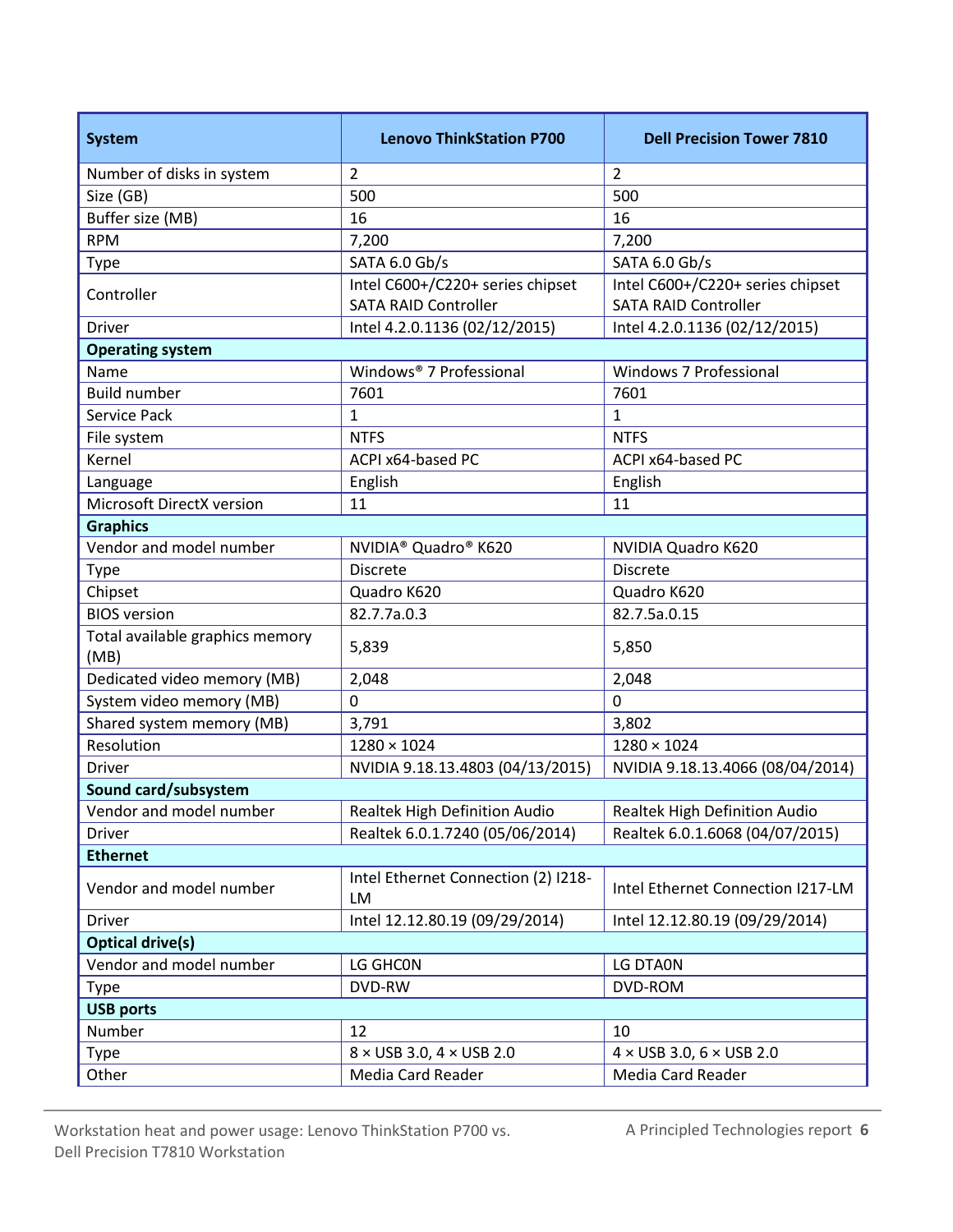| System                    | <b>Lenovo ThinkStation P700</b> | <b>Dell Precision Tower 7810</b> |  |  |
|---------------------------|---------------------------------|----------------------------------|--|--|
| <b>Monitor</b>            |                                 |                                  |  |  |
| Model                     | ViewSonic VG730m                | ViewSonic VG730m                 |  |  |
| LCD type                  | <b>SXGA LCD</b>                 | <b>SXGA LCD</b>                  |  |  |
| Screen size               | 17''                            | 17''                             |  |  |
| Refresh rate              | 60 Hz                           | 60 Hz                            |  |  |
| <b>Maximum Resolution</b> | $1,280 \times 1,024$            | $1,280 \times 1,024$             |  |  |

**Figure 4: Detailed configuration information for the test systems.**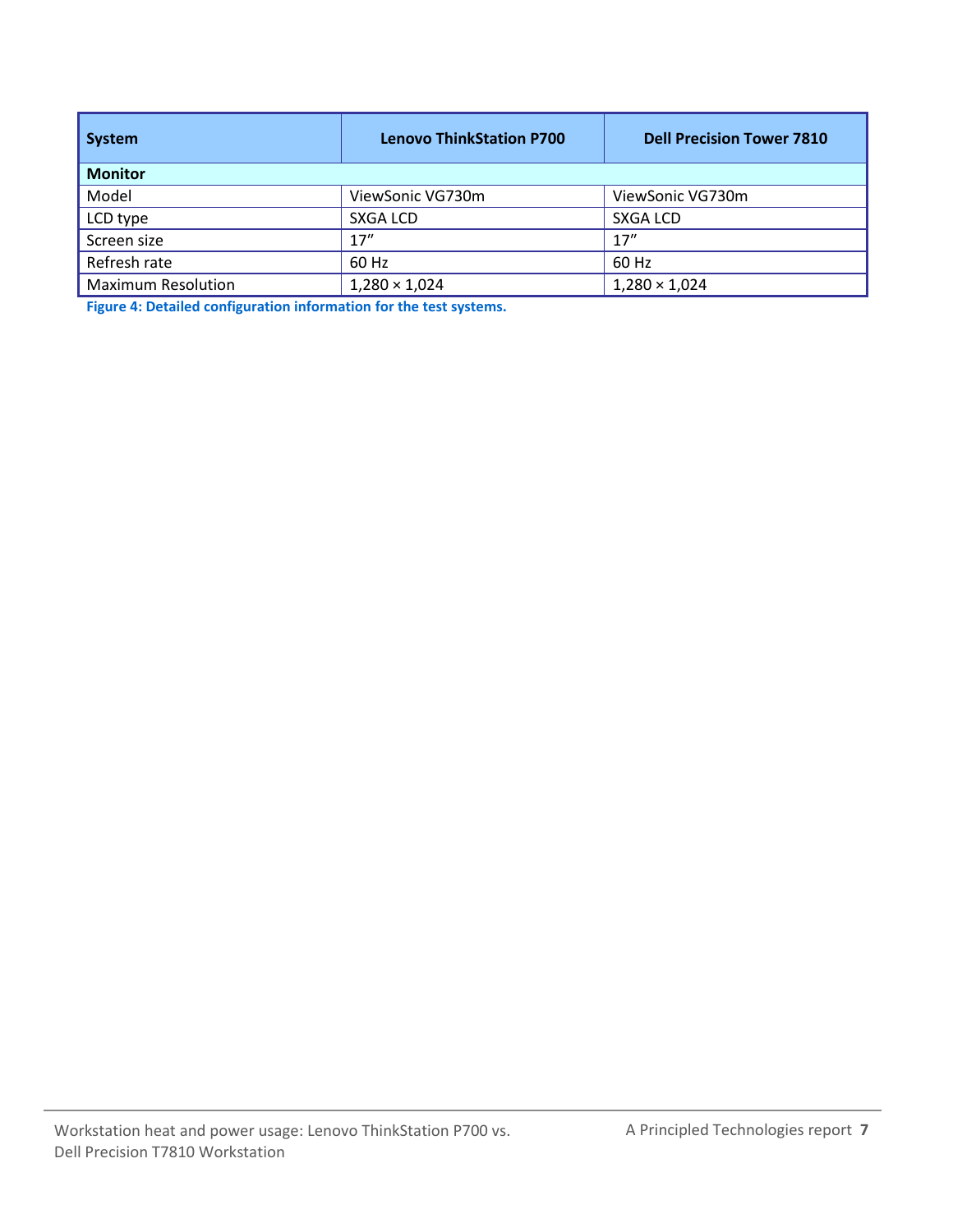# <span id="page-7-0"></span>**APPENDIX B: DETAILED TEST METHODOLOGY**

#### **Measuring surface temperature**

#### **Test requirements**

- Fluke<sup>®</sup> 2680A Data Acquisition System
- PassMark® BurnInTest™ Professional
- LINPACK benchmark

#### **Measuring system temperature and power while idle**

#### *Setting up the test*

- 1. Set the power plan to the manufacturer's default setting. Set the display brightness to 100 percent:
	- a. Click Start.
	- b. In the Start menu's quick search field, type Power Options
	- c. Move the Screen brightness slider all the way to the right.
- 2. Set the remaining power plan settings as follows:
	- Dim the display: Never
	- Turn off the display: Never
	- Put the computer to sleep: Never
- 3. Disable the screen saver.
- 4. Place the workstation, mouse, keyboard, and display in a windowless, climate-controlled room.
- 5. Attach a Type T thermocouple to the exterior of the workstation at the following locations:
	- Front (Centered in front of Intake fan if there is one, otherwise centered of case)
	- Rear Exhaust fan (Centered)
	- PSU Exhaust fan (Centered)
	- Top (Centered)
	- Side closest to the motherboard (Centered)
	- Side opposite to the motherboard (Centered)
- 6. Configure the Fluke 2680A Data Acquisition System to take measurements from the temperature probes and one ambient temperature probe using the Fluke DAQ software:
	- a. Connect the Type T thermocouples to channels in the Fluke Fast Analog Input module (FAI).
	- b. In the Fluke DAQ software, click each surface temperature channel, select Thermocouple from the list of Functions, and choose T from the list of ranges.
	- c. Label each channel with the location associated with each thermocouple.
	- d. In the Fluke DAQ software, click the ambient temperature channel, select Thermocouple from the list of Functions, and choose T from the list of ranges.
	- e. Label this channel Ambient.
- 7. While running each test, use a Fluke 2680A Data Acquisition System to monitor ambient temperature and temperature at each interior and exterior point.
- 8. Connect the power cord from the workstation to the Extech Instruments 380803 Power Analyzer's DC output load power outlet.
- 9. Plug the power cord from the Power Analyzer's DC input voltage connection into a power outlet.
- 10. Connect a separate host computer to the Power Analyzer using an RS-232 cable. This computer will monitor and collect the power measurement data.
- 11. Turn on the Extech Power Analyzer by pressing the green On/Off button.
- 12. Turn on the host computer.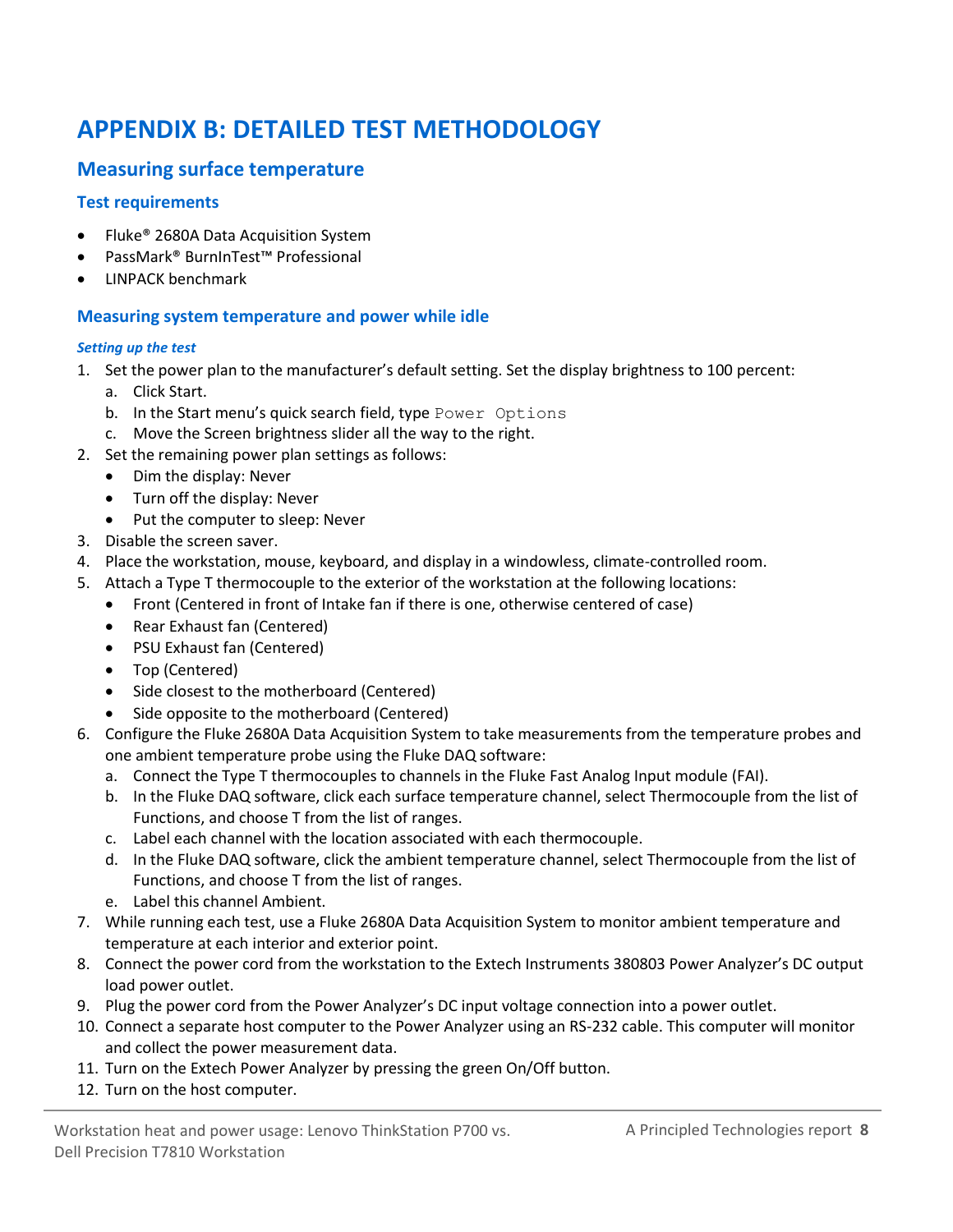- 13. Insert the Extech software installation CD into the host computer, and install the software.
- 14. Once installed, launch the Extech Power Analyzer software, and configure the correct COM port.

#### *Running the test*

- 1. Open Task Manager.
- 2. Bring up an elevated command prompt:
	- Select Windows Start orb.
	- Type cmd and press Control-Shift-Enter.
- 3. Type Cmd.exe /c start /wait Rundll32.exe advapi32.dll, ProcessIdleTasks
- 4. Do not interact with the system until the command completes.
- 5. Watch Task Manager and wait for disk activity to end before running the test.
- 6. Start the Fluke 2680A data logger using the Fluke DAQ software, and begin recording power with the Extech Power Analyzer.
- 7. Allow the workstation to sit idle for 1 hour.
- 8. After 1 hour, stop the Fluke 2680A data logger using the Fluke DAQ software, and stop the Power Analyzer data logger.
- 9. Export the thermal measurements to a CSV file. The Power Analyzer creates a CSV file as it collects that data.
- 10. Use the thermal measurement CSV file to find and report the average temperature measured at each location during the test.
- 11. Use the Power Analyzer CSV to calculate the average power draw in watts during the test.
- 12. Power the workstation off for 1 hour, and allow it to return to room temperature.
- 13. Repeat steps 1 through 9 two more times.

#### **Measuring system temperature and power while under load**

#### *Setting up the test*

- 1. Download PassMark BurnInTest Professional 7.0 from [www.passmark.com/products/bit.htm.](http://www.passmark.com/products/bit.htm)
- 2. Double-click bitpro x64.exe to run setup.
- 3. At the Welcome screen, click Next.
- 4. Accept the license agreement, and click Next.
- 5. At the Choose Install Location screen, accept the default location of C:\Program Files\BurnInTest, and click Next.
- 6. At the Select Start Menu Folder screen, click Next.
- 7. At the Ready to Install screen, click Install.
- 8. At the Completing the BurnInTest Setup Wizard screen, deselect View Readme.txt, and click Finish to launch BurnInTest.
- 9. At the Purchasing information screen, copy and paste the Username and key, and click Continue.
- 10. At the Key accepted screen, click OK.
- 11. Select Test selection and duty cycles from the Configuration menu item.
- 12. Set Auto Stop to 120 minutes.
- 13. Select CPU, 2D Graphics, 3D Graphics, RAM, and Disk(s), and deselect all other subsystems.
- 14. Set load to 100 for each of the above selected subsystems, and click OK.
- 15. Select Test Preferences from the Configuration menu item and set or verify the following by clicking on each tab:
	- Disk: select C: drive
	- Logging: select Turn automatic logging on
	- 2D Graphics: select All available Video Memory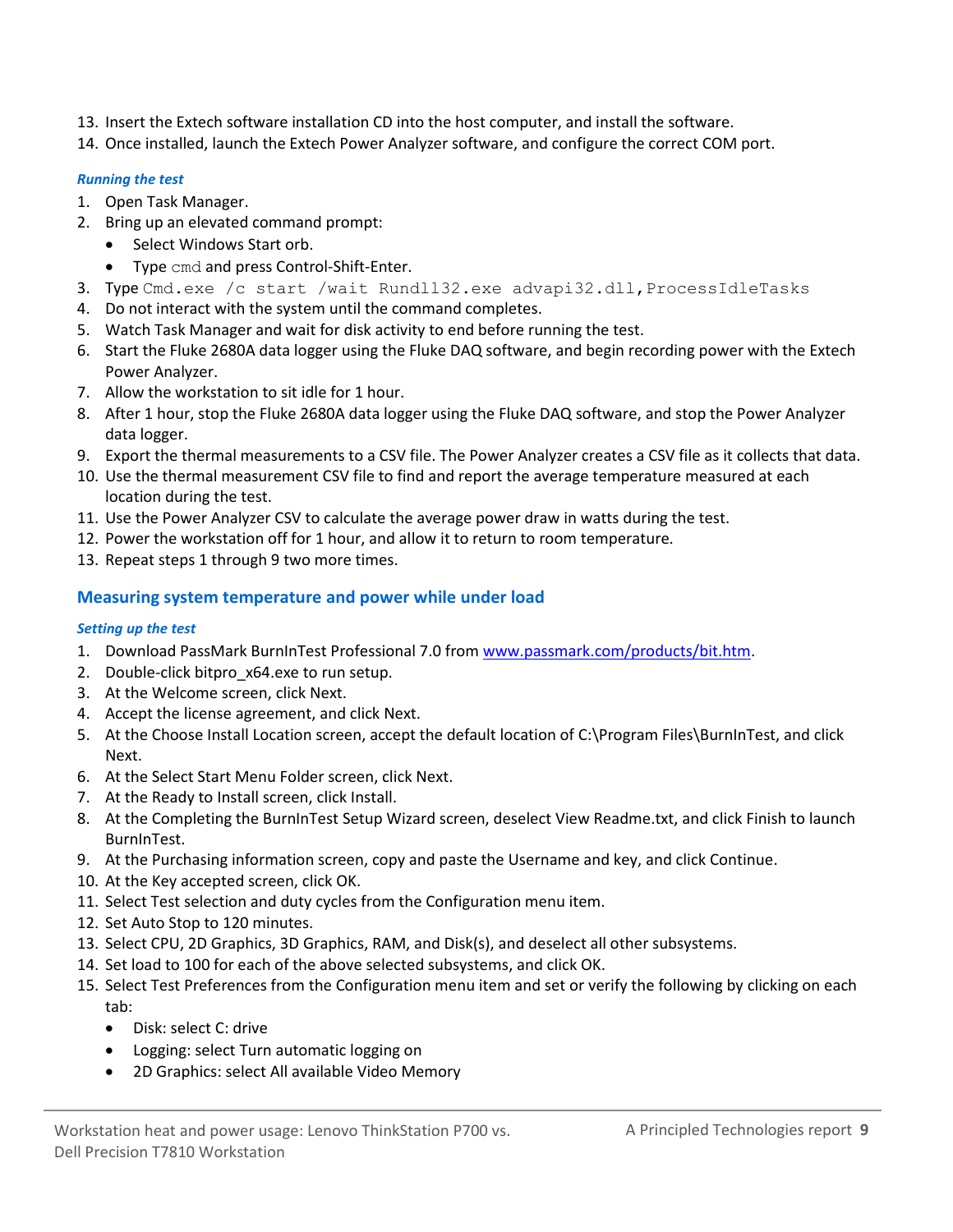- 3D Graphics: use defaults
- CPU: use defaults
- 16. Unpack the LINPACK benchmark and adjust the number of instances, problem size, and leading dimension size so that the CPU is at 100% utilization, and the memory is as close to 100% utilization as possible. For example, for a system that has 8 threads:
	- a. Open the Instance1 directory.
	- b. Edit the runme\_xeon64 batch file.
	- c. Set the OMP\_NUM\_THREADS= 8 (this number depends on how many threads the system has)
	- d. Delete the two echo lines, and save the batch file.
	- e. Repeat steps a-e for each LINPACK Instance that needs to be run. (This is done by trial and error on each system until CPU and RAM utilization is as close to 100% as possible.)
	- f. Once it is determined how many instances are needed, you are ready to start the test.

#### *Running the test*

- 1. Boot the system and launch PassMark BurnInTest by double-clicking the desktop icon.
- 2. Open Task Manager.
- 3. Bring up an elevated command prompt:
	- a. Select Windows Start orb.
	- b. Type cmd and press Control-Shift-Enter.
- 4. Type Cmd.exe /c start /wait Rundll32.exe advapi32.dll, ProcessIdleTasks Do not interact with the system until the command completes.
- 5. Watch Task Manager and wait for disk activity to end before running the test.
- 6. Click Start Selected Tests in the BurnInTest V7.0 Pro screen, and double-click the LINPACK benchmark batch file.
- 7. Once RAM levels have reached the desired level, close to 100%, start the Fluke 2680A data logger using the Fluke DAQ software, and begin recording power with the Extech Power Analyzer.
- 8. After 1 hour, stop the Fluke 2680A data logger using the Fluke DAQ software, and the Power Analyzer data logger.
- 9. Export the thermal measurements to a CSV file. The Power Analyzer creates a CSV file as it collects that data.
- 10. Use the thermal measurement CSV file to find and report the highest temperature measured at each location during the test.
- 11. Use the Power Analyzer CSV to calculate the average power draw in watts during the test.
- 12. Power the workstation off for 1 hour, and allow it to return to room temperature.
- 13. Repeat the steps 1 through 12 two more times.

### **Measuring power consumption**

To record each workstation's power consumption during each test, we used an Extech Instruments [\(www.extech.com\)](http://www.extech.com/) 380803 Power Analyzer/Datalogger. We connected the power cord from the server under test to the Power Analyzer's output load power outlet. We then plugged the power cord from the Power Analyzer's input voltage connection into a power outlet.

We used the Power Analyzer's Data Acquisition Software (version 2.11) to capture all recordings. We installed the software on a separate Intel processor-based PC, which we connected to the Power Analyzer via an RS-232 cable. We captured power consumption at one-second intervals. We then recorded the power usage (in watts) for each system during the testing at one-second intervals. To compute the average power usage, we averaged the power usage during the time the system was producing its peak performance results.